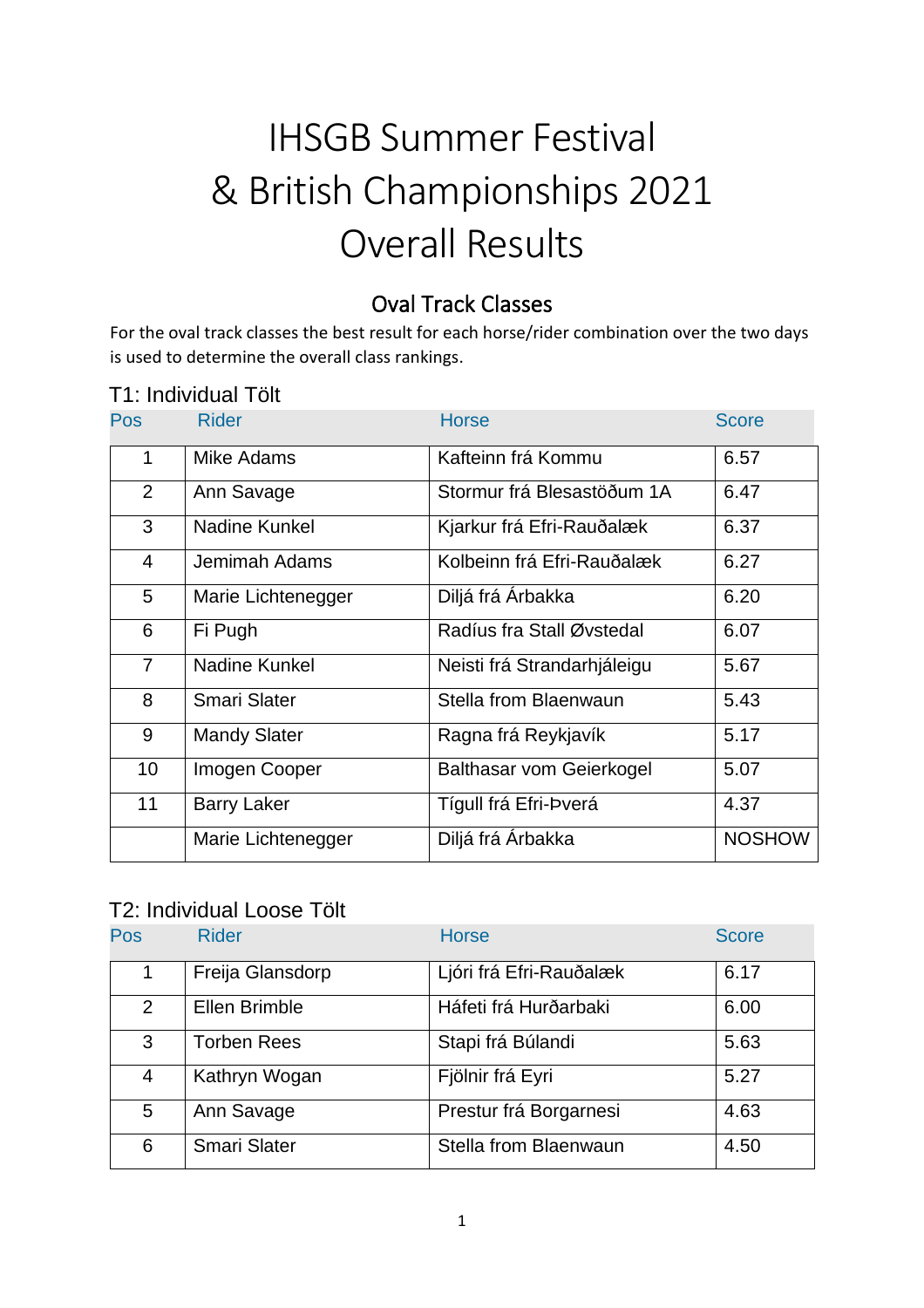# T5: Group Tölt

| Pos | <b>Rider</b>            | <b>Horse</b>                   | <b>Score</b> |
|-----|-------------------------|--------------------------------|--------------|
| 1.  | Philippa Pringle        | Sökkull frá Efri-Rauðalæk      | 5.33         |
| 2   | Rebecca Hughes          | Barón frá Holtsmúla 1          | 4.70         |
| 3   | Jane Marfleet           | Káinn frá Efri-Rauðalæk        | 4.60         |
| 4   | <b>Cristina Edwards</b> | Þokkadís frá Hrafnkelsstöðum 1 | 4.47         |
| 5   | Anna Whittome           | Keila from West End            | 4.20         |
| 6   | Martine Bye-Duke        | Skáti frá Skoti                | 3.87         |

# T6: Group Loose Tölt

| Pos            | <b>Rider</b>               | <b>Horse</b>                     | <b>Score</b> |
|----------------|----------------------------|----------------------------------|--------------|
| 1              | Rebecca Hughes             | Barón frá Holtsmúla 1            | 4.47         |
| 2              | Wayne Hanlon               | <b>Reykur from Birdsmoorgate</b> | 4.37         |
| 3              | <b>Cristina Edwards</b>    | Þokkadís frá Hrafnkelsstöðum 1   | 4.33         |
| 4              | Rebekah Spowage            | Efridís from Solva               | 3.83         |
| 5              | Anna Whittome              | Keila from West End              | 3.27         |
| 6              | Alison Webb                | Stáli frá Hófadyn                | 2.67         |
| $\overline{7}$ | Charlie Day                | Sólbrá frá Gaul                  | 2.20         |
| 8              | <b>Katherine Heathcote</b> | <b>Svipur from Caehaf</b>        | 2.13         |

# T7: Group Tölt

| Pos            | <b>Rider</b>       | <b>Horse</b>                     | <b>Score</b> |
|----------------|--------------------|----------------------------------|--------------|
| 1              | Imogen Cooper      | Balthasar vom Geierkogel         | 5.63         |
| $\overline{2}$ | <b>Barry Laker</b> | Tígull frá Efri-Þverá            | 5.00         |
| 3              | Wayne Hanlon       | <b>Reykur from Birdsmoorgate</b> | 4.93         |
| $\overline{4}$ | Linda Rivad        | Fábeina from Etal Rhodes         | 4.87         |
| 5              | Lotta Soderholm    | Kaspar from Witchampton          | 4.70         |
| 6              | Alison Savage      | Gustur frá Laugarvatni           | 4.53         |
| 7              | <b>Klara Oberg</b> | Óður frá Hestasýn                | 4.50         |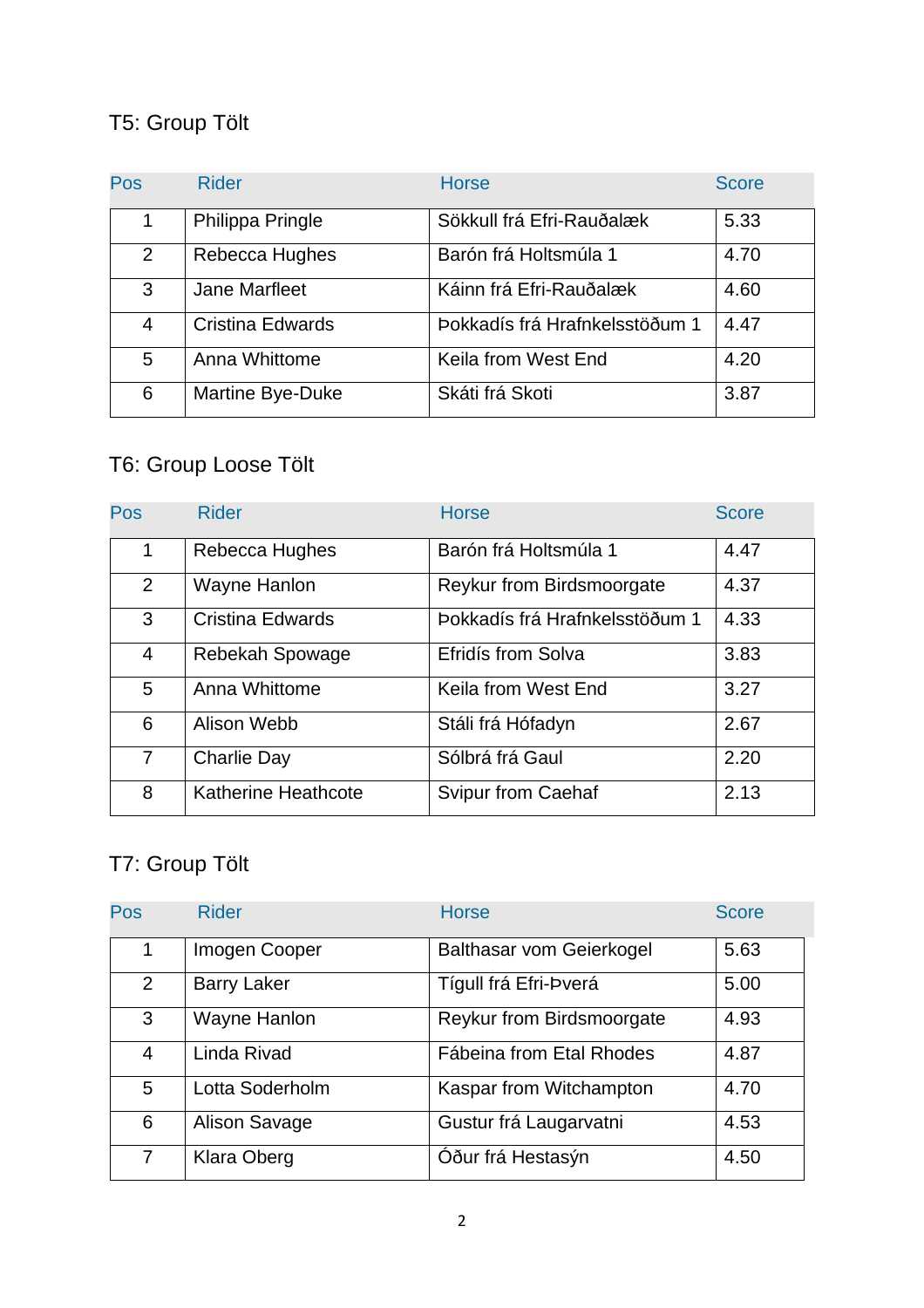| 8  | <b>Peter Heathcote</b>     | <b>Svali from Tockholes</b> | 4.43 |
|----|----------------------------|-----------------------------|------|
| 8  | <b>Jane Marfleet</b>       | Káinn frá Efri-Rauðalæk     | 4.43 |
| 10 | Libby Day                  | Brynja frá Króki            | 4.13 |
| 11 | Charlie Day                | Sólbrá frá Gaul             | 3.93 |
| 11 | <b>Richard Gledhill</b>    | Sigur frá Dimmuborg         | 3.93 |
| 11 | <b>Karen Smith</b>         | Tinna from Solva            | 3.93 |
| 14 | <b>Mary Sroka</b>          | Breki vom Schloß Neubronn   | 3.70 |
| 15 | <b>Katherine Heathcote</b> | <b>Svipur from Caehaf</b>   | 3.47 |
| 16 | Nichola Pestell            | Silfri frá Flagveltu        | 3.03 |
| 17 | Alexandra Angenoort        | Viti vom Auschnippetal      | 2.50 |
| 18 | Alison Webb                | Stáli frá Hófadyn           | 2.27 |

### T8: Group Tölt

| <b>Pos</b>     | <b>Rider</b>             | <b>Horse</b>               | <b>Score</b> |
|----------------|--------------------------|----------------------------|--------------|
| $\mathbf{1}$   | Martine Bye-Duke         | Skáti frá Skoti            | 4.97         |
| 2              | Alison Savage            | Gustur frá Laugarvatni     | 4.93         |
| 3              | Christina Tiran          | Ófelia vom Haus der Pferde | 4.87         |
| $\overline{4}$ | Lotta Soderholm          | Kaspar from Witchampton    | 4.67         |
| 5              | <b>Katarina Rothwell</b> | Kaspar from Witchampton    | 4.50         |
| 6              | Wayne Hanlon             | Reykur from Birdsmoorgate  | 4.47         |
| $\overline{7}$ | Rebekah Spowage          | Efridís from Solva         | 4.20         |
| 8              | Rhona Watson             | Flóra from Llandeilo       | 4.03         |
| 9              | Libby Day                | Brynja frá Króki           | 3.93         |
| 10             | <b>Charlie Day</b>       | Sólbrá frá Gaul            | 3.67         |
| 11             | Mary Sroka               | Breki vom Schloß Neubronn  | 3.53         |
| 11             | Klara Oberg              | Katla från Sparrebo        | 3.53         |
| 13             | <b>Isabel Day</b>        | <b>Baldur from Caehaf</b>  | 3.27         |
| 14             | <b>Karen Smith</b>       | Jörð frá Kjarnholtum I     | 3.00         |
| 15             | Nichola Pestell          | Silfri frá Flagveltu       | 2.93         |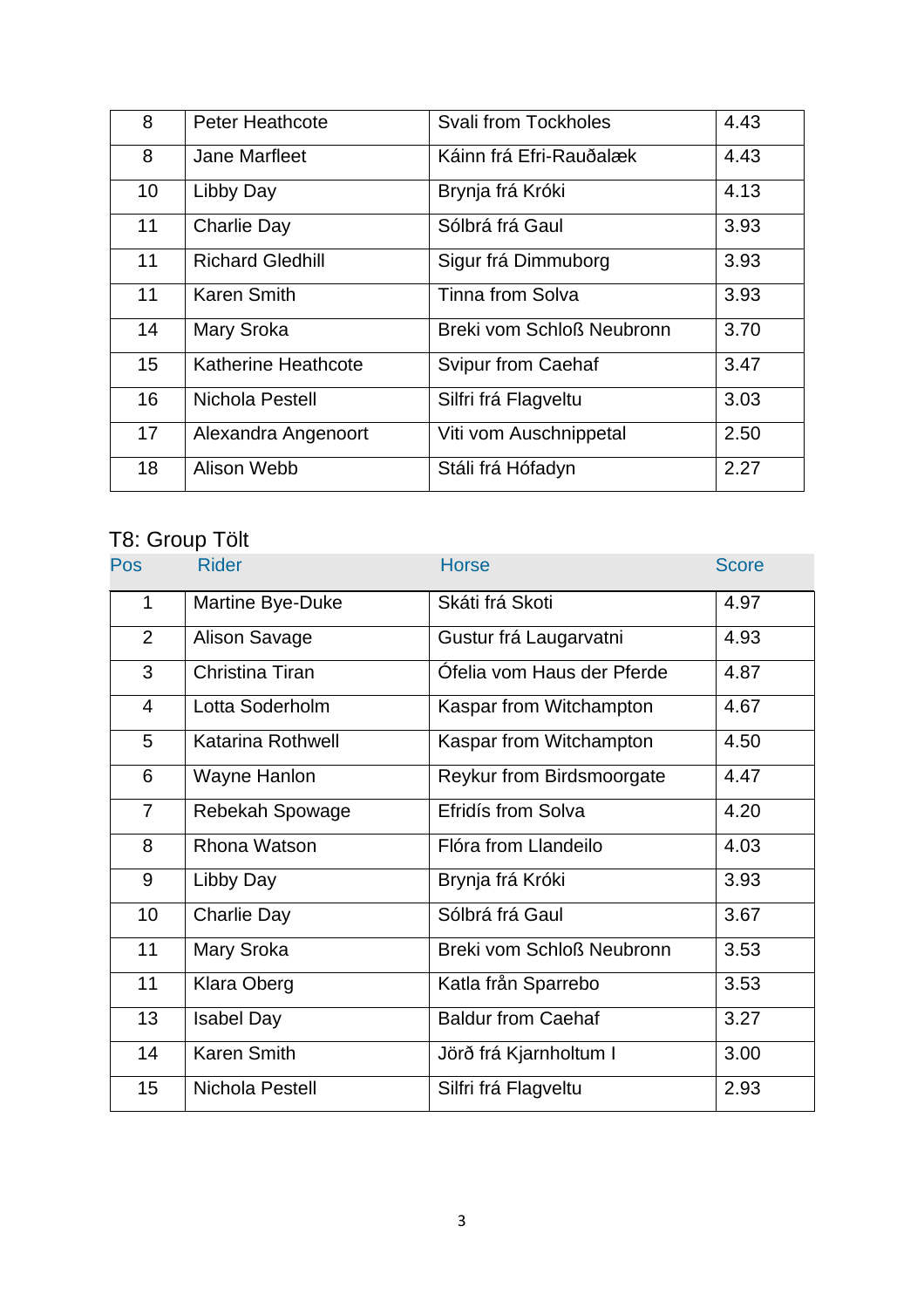### F1: Individual Five Gait

| <b>Pos</b>     | <b>Rider</b>        | <b>Horse</b>              | <b>Score</b> |
|----------------|---------------------|---------------------------|--------------|
|                | Mike Adams          | Kafteinn frá Kommu        | 6.10         |
| $\overline{2}$ | Freija Glansdorp    | Ljóri frá Efri-Rauðalæk   | 5.93         |
| 3              | Fi Pugh             | Radíus fra Stall Øvstedal | 5.67         |
| 4              | <b>Smari Slater</b> | Stella from Blaenwaun     | 5.17         |
| 5              | Ann Savage          | Prestur frá Borgarnesi    | 4.27         |
| 6              | Robyn Philpott      | Breki frá Neðra-Seli      | 4.13         |

### F3: Group Five Gait

| Pos           | <b>Rider</b>          | <b>Horse</b>            | <b>Score</b> |
|---------------|-----------------------|-------------------------|--------------|
|               | Klara Oberg           | Katla från Sparrebo     | 4.30         |
| $\mathcal{P}$ | <b>Karen Smith</b>    | <b>Tinna from Solva</b> | 3.37         |
| 3             | <b>Robyn Philpott</b> | Breki frá Neðra-Seli    | 2.53         |

### V1: Individual Four Gait

| <b>Pos</b>     | <b>Rider</b>         | <b>Horse</b>                   | <b>Score</b> |
|----------------|----------------------|--------------------------------|--------------|
| 1              | Nadine Kunkel        | Kjarkur frá Efri-Rauðalæk      | 6.20         |
| 2              | Ann Savage           | Stormur frá Blesastöðum 1A     | 6.07         |
| 2              | Jemimah Adams        | Kolbeinn frá Efri-Rauðalæk     | 6.07         |
| $\overline{4}$ | Nadine Kunkel        | Neisti frá Strandarhjáleigu    | 5.97         |
| 5              | Marie Lichtenegger   | Diljá frá Árbakka              | 5.93         |
| 6              | Jemimah Adams        | Álfadís frá Syðra-Fjalli I     | 5.87         |
| $\overline{7}$ | Kathryn Wogan        | Fjölnir frá Eyri               | 5.63         |
| 8              | <b>Mandy Slater</b>  | Ragna frá Reykjavík            | 5.27         |
| 8              | Kristina Christof    | Valentíno vom Vindstaðir       | 5.27         |
| 10             | Cristina Edwards     | Þokkadís frá Hrafnkelsstöðum 1 | 4.77         |
| 11             | <b>Jane Marfleet</b> | Káinn frá Efri-Rauðalæk        | 4.67         |
| 12             | <b>Barry Laker</b>   | Tígull frá Efri-Þverá          | 4.33         |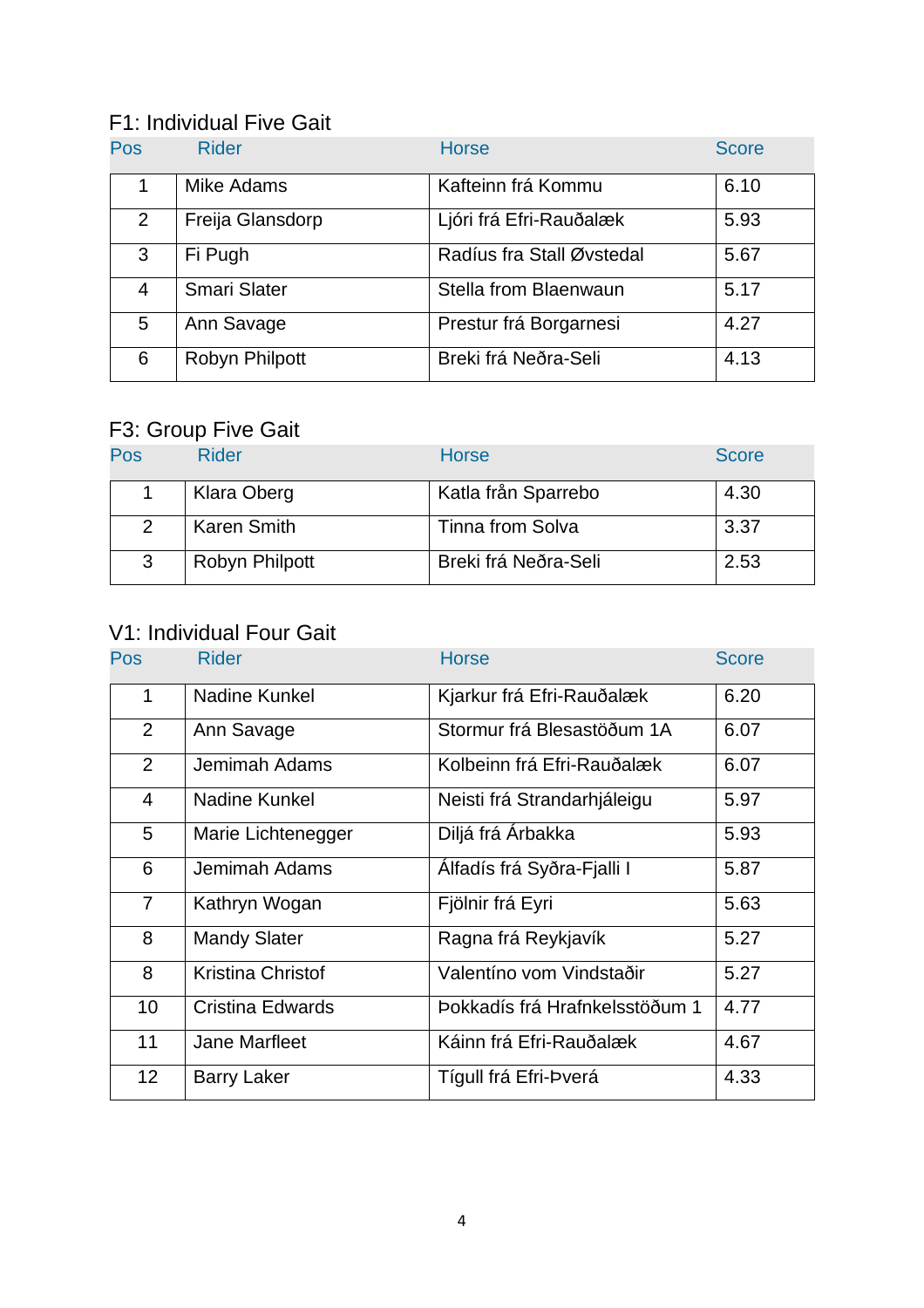# V3: Group Four Gait

| <b>Pos</b>     | <b>Rider</b>            | <b>Horse</b>                   | <b>Score</b> |
|----------------|-------------------------|--------------------------------|--------------|
| 1              | Philippa Pringle        | Sökkull frá Efri-Rauðalæk      | 5.33         |
| 2              | Jane Marfleet           | Káinn frá Efri-Rauðalæk        | 5.13         |
| 3              | Rebecca Hughes          | Barón frá Holtsmúla 1          | 4.90         |
| $\overline{4}$ | <b>Cristina Edwards</b> | Þokkadís frá Hrafnkelsstöðum 1 | 4.57         |
| 5              | Anna Whittome           | Keila from West End            | 4.17         |
| 6              | <b>Karen Smith</b>      | Jörð frá Kjarnholtum I         | 4.00         |
| 7              | Martine Bye-Duke        | Skáti frá Skoti                | 2.27         |

## V5: Group Four Gait

| Pos            | <b>Rider</b>             | <b>Horse</b>                     | <b>Score</b> |
|----------------|--------------------------|----------------------------------|--------------|
| 1              | Christina Tiran          | Ófelia vom Haus der Pferde       | 5.20         |
| $\overline{2}$ | <b>Katarina Rothwell</b> | Kaspar from Witchampton          | 5.10         |
| 3              | Martine Bye-Duke         | Skáti frá Skoti                  | 4.90         |
| $\overline{4}$ | <b>Klara Oberg</b>       | Óður frá Hestasýn                | 4.73         |
| 5              | Lotta Soderholm          | Kaspar from Witchampton          | 4.70         |
| 6              | Anna Whittome            | Keila from West End              | 4.57         |
| $\overline{7}$ | <b>Peter Heathcote</b>   | <b>Svali from Tockholes</b>      | 4.47         |
| $\overline{7}$ | Mary Sroka               | <b>Breki vom Schloß Neubronn</b> | 4.47         |
| 9              | Alexandra Angenoort      | Viti vom Auschnippetal           | 4.17         |
| 10             | Wayne Hanlon             | Reykur from Birdsmoorgate        | 4.03         |
| 11             | Millie Wogan             | <b>Hjalti from Thordale</b>      | 3.97         |
| 12             | Imogen Cooper            | <b>Balthasar vom Geierkogel</b>  | 3.87         |
| 13             | <b>Isabel Day</b>        | <b>Baldur from Caehaf</b>        | 3.80         |
| 14             | Linda Rivad              | Fábeina from Etal Rhodes         | 3.57         |
| 15             | Katherine Heathcote      | Svipur from Caehaf               | 2.80         |
| 16             | Rhona Watson             | Flóra from Llandeilo             | 2.60         |
|                | <b>Richard Gledhill</b>  | Sigur frá Dimmuborg              | <b>ELIM</b>  |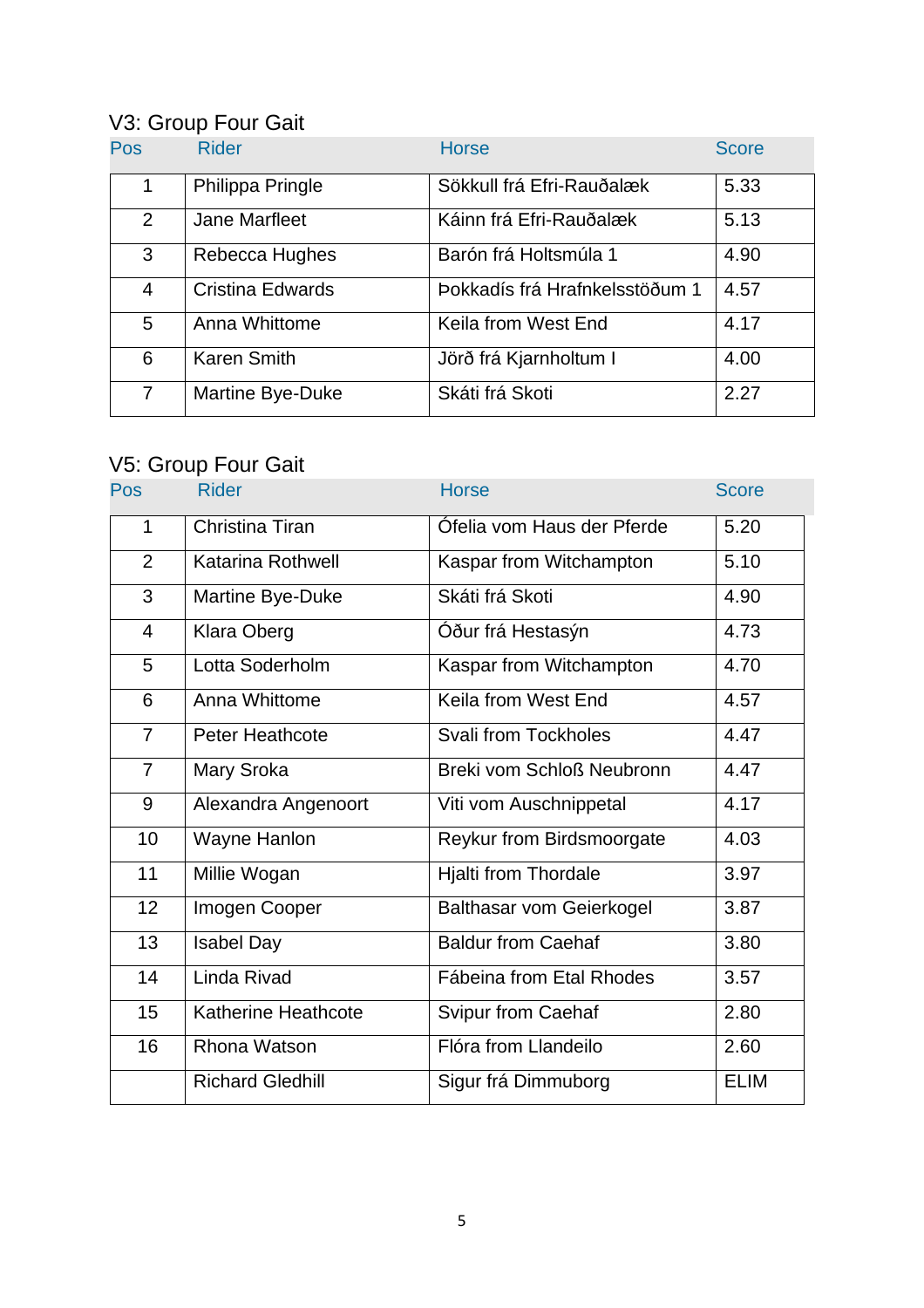## V6: Group Four Gait

| Pos | Rider               | <b>Horse</b>                     | <b>Score</b> |
|-----|---------------------|----------------------------------|--------------|
|     | Mary Sroka          | <b>Breki vom Schloß Neubronn</b> | 4.87         |
| 2   | Alexandra Angenoort | Viti vom Auschnippetal           | 4.67         |
| 3   | Millie Wogan        | <b>Hjalti from Thordale</b>      | 4.50         |

# Figures Test Classes

## FGTROT: Figures Test Trot

| Pos.           | <b>Rider</b>      | <b>Horse</b>               | <b>Score</b> |
|----------------|-------------------|----------------------------|--------------|
|                | Ann Savage        | Stormur frá Blesastöðum 1A | 5.65         |
| $\overline{2}$ | Millie Wogan      | Hjalti from Thordale       | 5.60         |
| 3              | Karen Smith       | Jörð frá Kjarnholtum I     | 4.85         |
| 4              | Anna Whittome     | Keila from West End        | 4.40         |
| 5              | <b>Mary Sroka</b> | Breki vom Schloß Neubronn  | 4.00         |

### FGTOLT: Figures Test Tölt

| Pos | <b>Rider</b>           | <b>Horse</b>              | <b>Score</b> |
|-----|------------------------|---------------------------|--------------|
|     | Philippa Pringle       | Sökkull frá Efri-Rauðalæk | 5.25         |
| 2   | <b>Rebekah Spowage</b> | Efridís from Solva        | 4.50         |
| 3   | <b>Karen Smith</b>     | <b>Tinna from Solva</b>   | 4.25         |
| 4   | <b>Alison Savage</b>   | Gustur frá Laugarvatni    | 4.10         |
| 5   | <b>Charlie Day</b>     | Sólbrá frá Gaul           | 3.85         |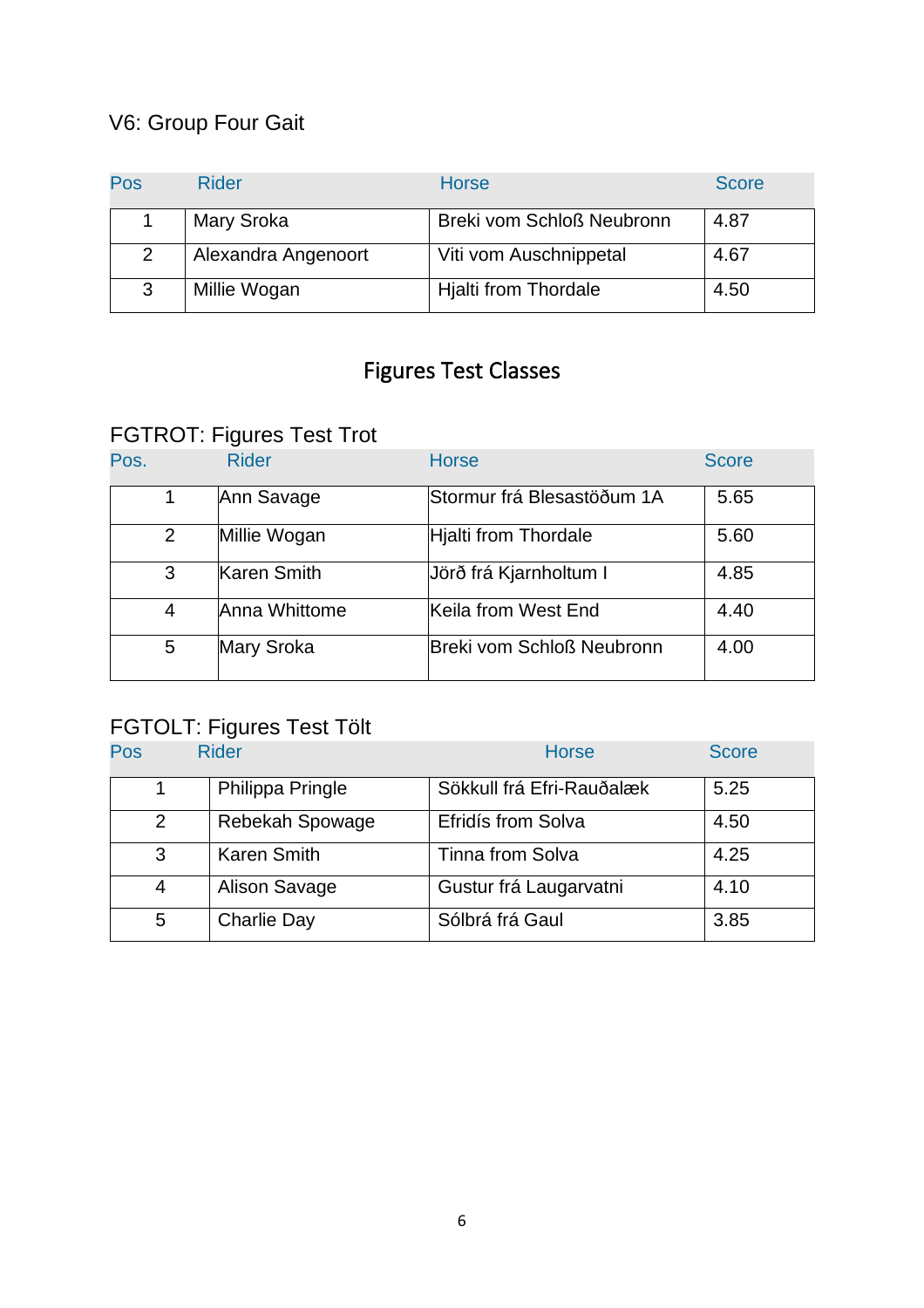# Pace Track Classes

# PP1: Pace Test

| Pos.           | <b>Rider</b>          | <b>Horse</b>            | <b>Score</b> |
|----------------|-----------------------|-------------------------|--------------|
|                | Mike Adams            | Kafteinn frá Kommu      | 6.63         |
| $\overline{2}$ | <b>Smari Slater</b>   | Stella from Blaenwaun   | 3.50         |
| 3              | Freija Glansdorp      | Ljóri frá Efri-Rauðalæk | 3.38         |
| 4              | <b>Robyn Philpott</b> | Breki frá Neðra-Seli    | 3.04         |
| 5              | Ann Savage            | Prestur frá Borgarnesi  | 1.33         |

### P2: Pace Race 100m (flying start)

| Pos | <b>Rider</b>      | <b>Horse</b>            | <b>Score</b> |
|-----|-------------------|-------------------------|--------------|
|     | <b>Mike Adams</b> | Kafteinn frá Kommu      | 8.99"        |
|     | Ellen Brimble     | Háfeti frá Hurðarbaki   | 9.00"        |
| 3   | Robyn Philpott    | Breki frá Neðra-Seli    | 12.75"       |
|     | Karen Smith       | <b>Tinna from Solva</b> | 16.97"       |

# Track & Trail Class

### TT1: Track & Trail

| <b>Pos</b>     | <b>Rider</b>               | <b>Horse</b>                     | <b>Score</b> |
|----------------|----------------------------|----------------------------------|--------------|
| $\mathbf{1}$   | Ann Savage                 | Prestur frá Borgarnesi           | 7.3          |
| $\overline{2}$ | <b>Peter Heathcote</b>     | <b>Svali from Tockholes</b>      | 7.0          |
| 3              | <b>Charlie Day</b>         | Sólbrá frá Gaul                  | 6.9          |
| $\overline{4}$ | Anna Whittome              | Keila from West End              | 6.7          |
| $\overline{4}$ | Rebekah Spowage            | Efridís from Solva               | 6.7          |
| 6              | <b>Katherine Heathcote</b> | <b>Svipur from Caehaf</b>        | 6.0          |
| 6              | Mary Sroka                 | <b>Breki vom Schloß Neubronn</b> | 6.0          |
| 8              | Alison Webb                | Stáli frá Hófadyn                | 5.4          |
| 9              | <b>Rhona Watson</b>        | Flóra from Llandeilo             | 4.7          |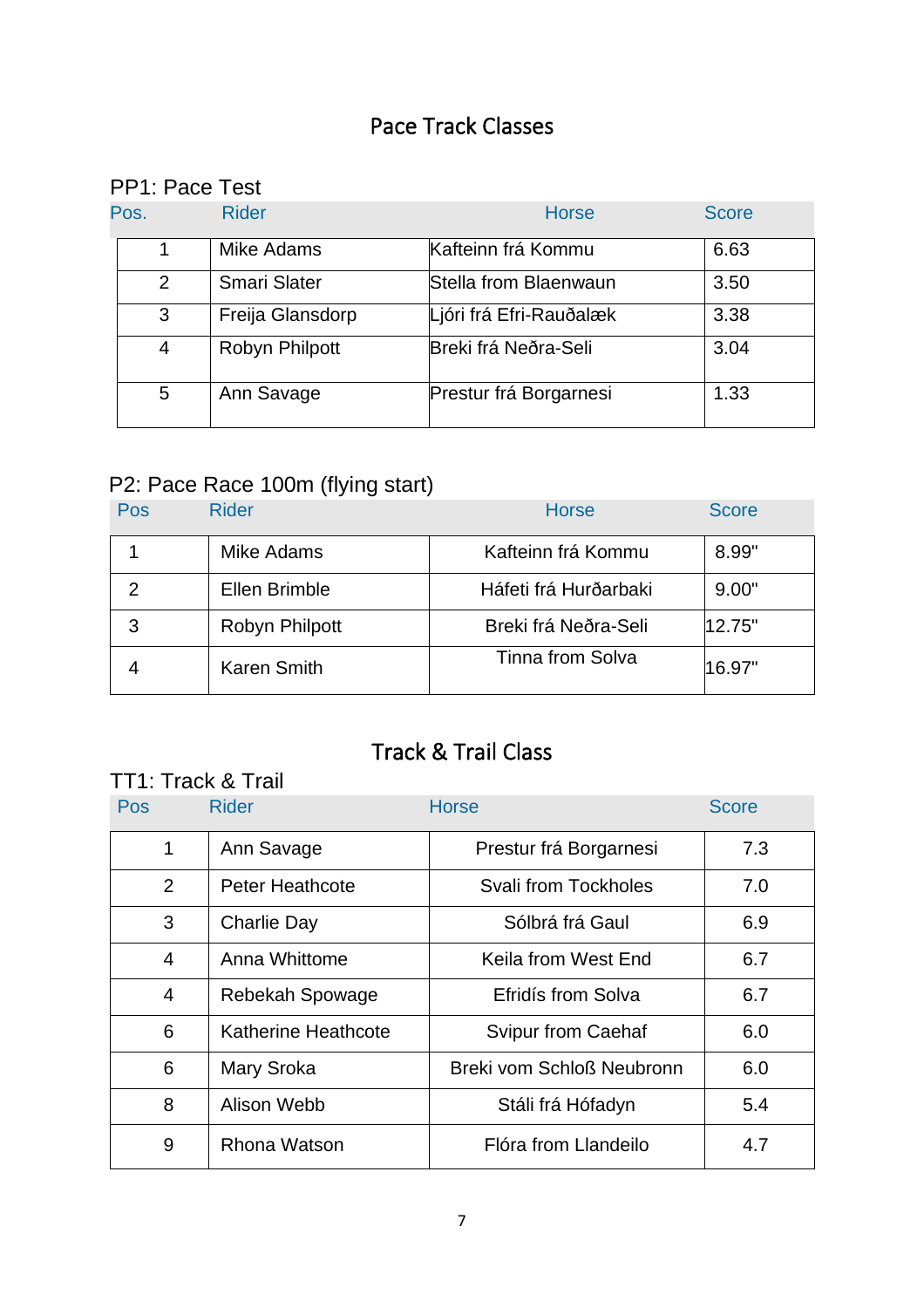# Combination Awards

### Individual 4 Gait Combination

| Pos            | <b>Name</b>          | <b>Horse</b>                                              | <b>Score</b> |
|----------------|----------------------|-----------------------------------------------------------|--------------|
| 1              | Nadine Kunkel        | Kjarkur frá Efri-Rauðalæk                                 | 12.57        |
|                |                      | T1Sat (6.37), V1Sat (6.20)                                |              |
| $\overline{2}$ | Ann Savage           | Stormur frá Blesastöðum 1A                                | 12.54        |
|                |                      | T1Sat (6.17), T1Sun (6.47), V1Sat (6.07),<br>V1Sun (6.00) |              |
| 3              | <b>Jemimah Adams</b> | Kolbeinn frá Efri-Rauðalæk                                | 12.34        |
|                |                      | T1Sat (6.27), T1Sun (5.73), V1Sat (6.07)                  |              |
| 4              | Marie Lichtenegger   | Diljá frá Árbakka                                         | 12.13        |
|                |                      | T1Sat (6.20), V1Sat (5.93), V1Sun (5.63)                  |              |
| 5              | Nadine Kunkel        | Neisti frá Strandarhjáleigu                               | 11.64        |
|                |                      | T1Sat (5.67), T1Sun (5.57), V1Sat (5.87),<br>V1Sun (5.97) |              |
| 6              | Kathryn Wogan        | Fjölnir frá Eyri                                          | 10.90        |
|                |                      | T2Sat (5.10), T2Sun (5.27), V1Sat (5.63),<br>V1Sun (5.60) |              |
| $\overline{7}$ | <b>Mandy Slater</b>  | Ragna frá Reykjavík                                       | 10.44        |
|                |                      | T1Sat (5.17), T1Sun (5.00), V1Sat (5.27),<br>V1Sun (5.20) |              |
| 8              | <b>Barry Laker</b>   | Tígull frá Efri-Þverá                                     | 8.70         |
|                |                      | T1Sat (4.20), T1Sun (4.37), V1Sat (4.27),<br>V1Sun (4.33) |              |

### Individual 5 Gait Combination

| Pos. | <b>Name</b>         | <b>Horse</b>                                                                        | <b>Score</b> |
|------|---------------------|-------------------------------------------------------------------------------------|--------------|
|      | Mike Adams          | Kafteinn frá Kommu                                                                  | 19.30        |
|      |                     | F1Sat (6.10), F1Sun (5.87), P2 (5.47), PP1 (6.63), T1Sat<br>(6.07), T1Sun (6.57)    |              |
| 2    | Freija Glansdorp    | Ljóri frá Efri-Rauðalæk                                                             | 15.48        |
|      |                     | F1Sat (5.80), F1Sun (5.93), PP1 (3.38), T2Sat (5.93), T2Sun<br>(6.17)               |              |
| 3    | <b>Smari Slater</b> | Stella from Blaenwaun                                                               | 14.10        |
|      |                     | F1Sat (4.60), F1Sun (5.17), PP1 (3.50), T1Sat (5.43), T1Sun<br>(5.30), T2Sat (4.50) |              |
| 4    | Ann Savage          | Prestur frá Borgarnesi                                                              | 10.23        |
|      |                     | F1Sat (4.27), PP1 (1.33), T2Sat (4.63), T2Sun (3.37)                                |              |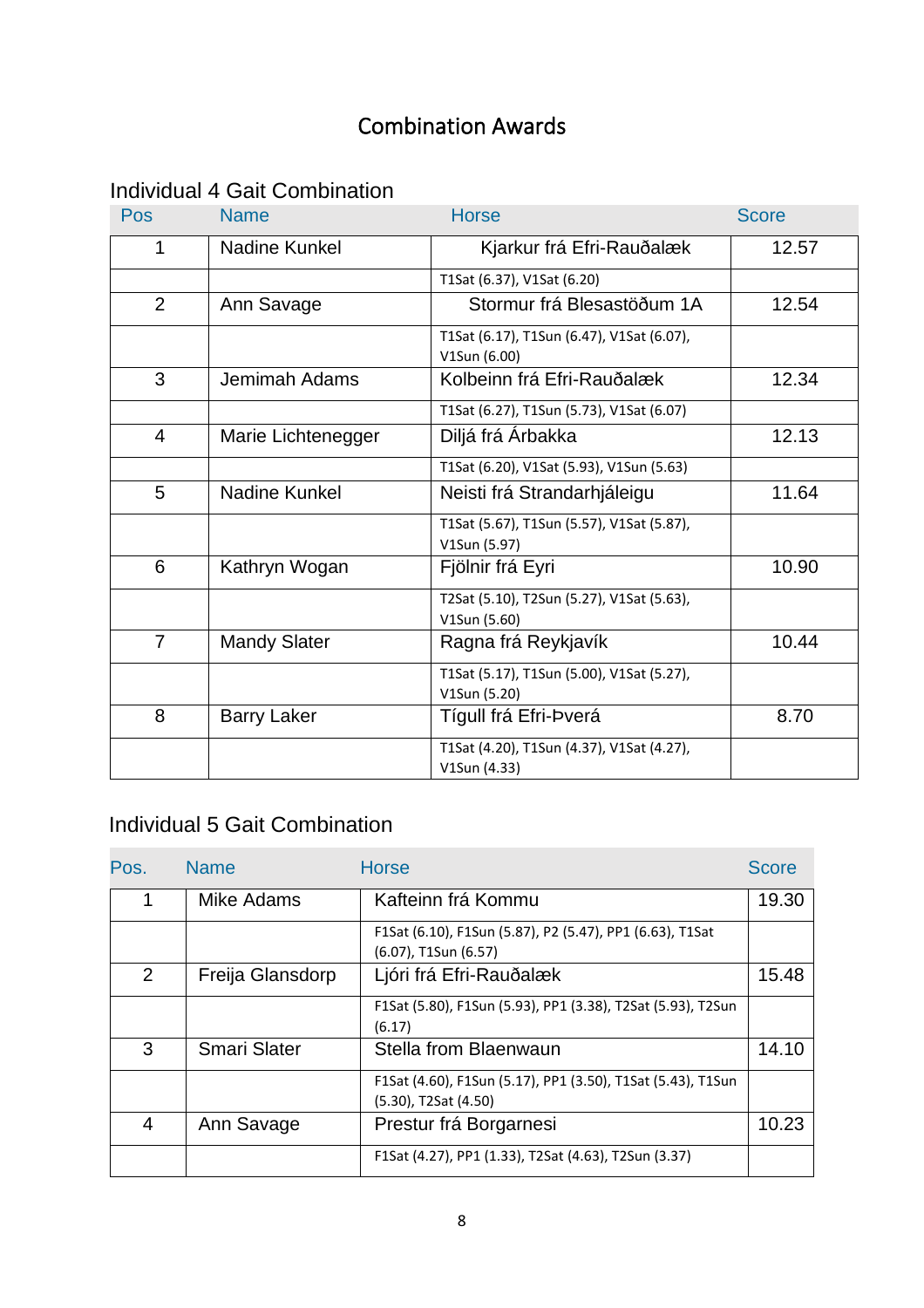# Group A Combination 2021 (T5, T6, V3, F3)

| <b>Pos</b> | <b>Name</b>      | <b>Horse</b>                                                            | <b>Score</b> |
|------------|------------------|-------------------------------------------------------------------------|--------------|
| 1          | Philippa Pringle | Sökkull frá Efri-Rauðalæk                                               | 10.66        |
|            |                  | T5Sat (5.20), T5Sun (5.33), V3Sat (5.33)                                |              |
| 2          | Jane Marfleet    | Káinn frá Efri-Rauðalæk                                                 | 9.73         |
|            |                  | T5Sat (4.60), T5Sun (4.43), V3Sat (4.77), V3Sun (5.13)                  |              |
| 3          | Rebecca Hughes   | Barón frá Holtsmúla 1                                                   | 9.60         |
|            |                  | T5Sat (4.33), T5Sun (4.70), T6Sat (4.47), V3Sat (4.90),<br>V3Sun (4.73) |              |
| 4          | Cristina Edwards | Þokkadís frá Hrafnkelsstöðum 1                                          | 9.04         |
|            |                  |                                                                         |              |
|            |                  | T5Sat (4.47), T6Sun (4.33), V3Sun (4.57)                                |              |
| 5          | Anna Whittome    | Keila from West End                                                     | 8.37         |
|            |                  | T5Sat (4.20), T6Sun (3.27), V3Sun (4.17)                                |              |
| 6          | Martine Bye-Duke | Skáti frá Skoti                                                         | 6.14         |
|            |                  | T5Sun (3.87), V3Sun (2.27)                                              |              |